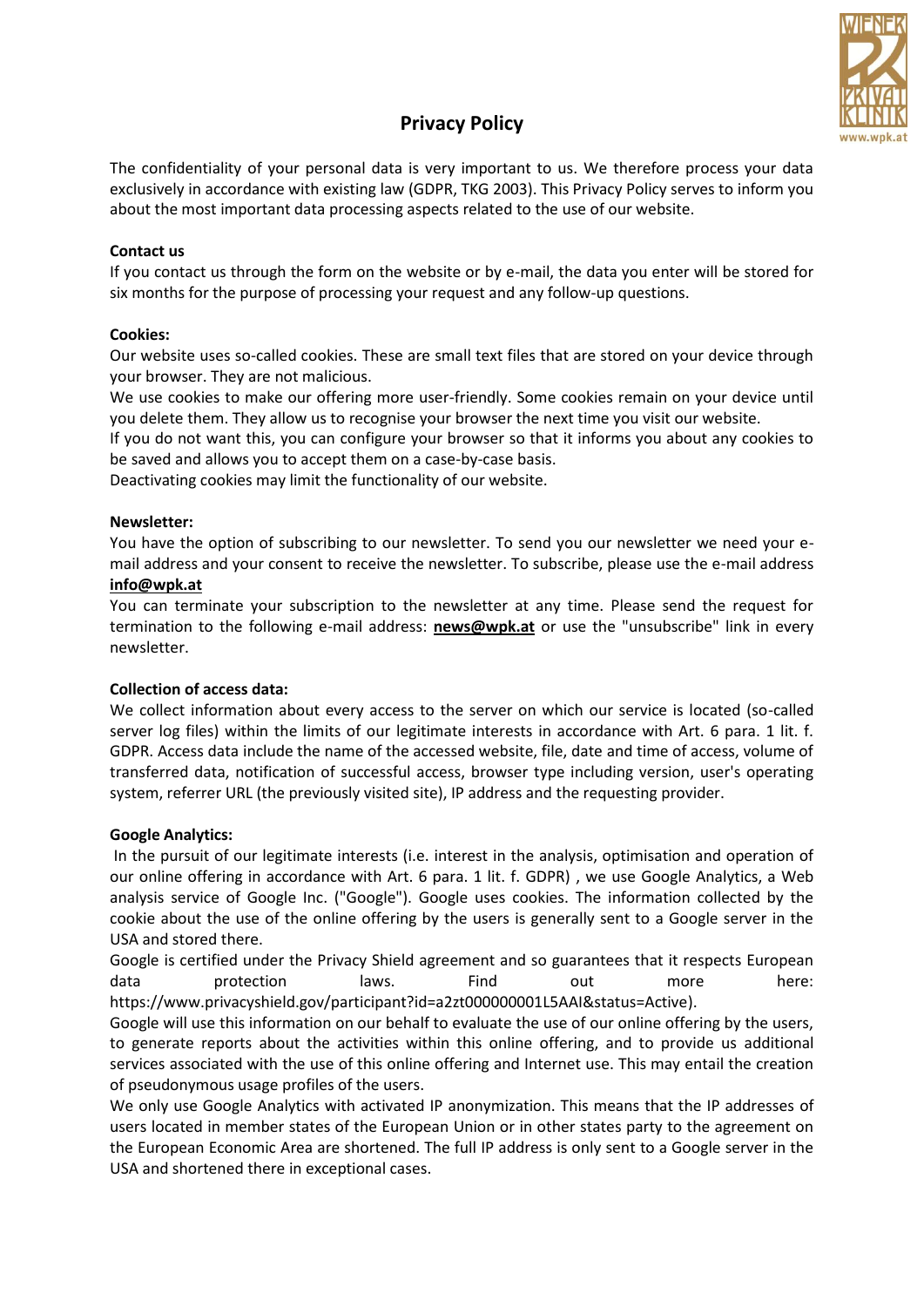

## **Facebook, Custom Audiences and Facebook Marketing services:**

Within our online offering, and within our legitimate interest to analyse, optimise and operate our online offering, we use the so-called "Facebook pixel" of the social network Facebook, operated by Facebook Inc., 1 Hacker Way, Menlo Park, CA 94025, USA, or, if you are located in the EU, Facebook Ireland Ltd., 4 Grand Canal Square, Grand Canal Harbour, Dublin 2, Ireland ("Facebook").

Facebook is certified under the Privacy Shield agreement and so guarantees that it respects European data and a set of the protection of the set of the set of the set of the set of the set of the set of the set o

[\(https://www.privacyshield.gov/participant?id=a2zt0000000GnywAAC&status=Active\)](https://www.privacyshield.gov/participant?id=a2zt0000000GnywAAC&amp;status=Active).

The Facebook Pixel helps Facebook determine the users of our online offering as a target group for advertisements (so-called "Facebook Ads"). We therefore use the Facebook pixel to show the Facebook Ads activated by us only to those Facebook users who have shown an interest in our online offering or who have certain characteristics (e.g. an interest in specific issues or products, determined by the websites visited) that we provide to Facebook (so-called "Custom Audiences"). The Facebook pixel also helps us ensure that our Facebook ads correspond to users' potential interests and are not irritating. The use of the Facebook pixel further allows us to measure the effectiveness of Facebook advertisements for statistical and market research purposes by letting us see whether users were redirected to us after clicking on a Facebook advertisement (so-called "conversions").

The Facebook pixel is directly linked to Facebook when you access our website and may leave a socalled cookie, a small text file, on your device. When you then log in to Facebook or visit Facebook while logged in, your visit to our online offering is marked in your profile. The information gathered on you is anonymous to us and therefore does not allow us to determine the identity of users. However, the data is stored and processed by Facebook, so a connection to the respective user profile is possible and may be used by Facebook or for our own market research and advertisement purposes. If we transfer data to Facebook for comparison purposes, this data is encrypted locally in the browser and only then sent to Facebook over a secure https connection. This is only done to compare our data with the data equally encrypted by Facebook.

Also within the pursuit our legitimate interests, we use the "Custom Audiences from File" process of the social network Facebook, Inc. In this case the e-mail addresses of the newsletter subscribers are uploaded to Facebook. The upload is encrypted. The upload serves only to determine the recipients of our Facebook advertisements. This lets us ensure that the ads are only shown to users who are interested in our information and services.

The processing of the data by Facebook is in accordance with Facebook's own data policy. Accordingly, general notes on the display of Facebook Ads, in Facebook's data policy: [https://www.facebook.com/policy.php.](https://www.facebook.com/policy.php) You can find specific information and details on the Facebook pixel and its function in Facebook's help section: [https://www.facebook.com/business/help/651294705016616.](https://www.facebook.com/business/help/651294705016616)

You can refuse the collection of your data through the Facebook pixel and its use to display Facebook Ads. To configure what type of advertisements you see in Facebook, you can go to the page set up by Facebook and follow the instructions for the configuration of usage-based advertising: [https://www.facebook.com/settings?tab=ads.](https://www.facebook.com/settings?tab=ads) The settings are platform-independent, meaning that they apply to all devices, such as desktop computers and mobile phones.

Furthermore, you can refuse the use of cookies used for measuring reach and for advertisement through the deactivation page of the Network Advertising Initiative [\(http://optout.networkadvertising.org/\)](http://optout.networkadvertising.org/) and additionally the US website [\(http://www.aboutads.info/choices\)](http://www.aboutads.info/choices) or the the European website [\(http://www.youronlinechoices.com/uk/your-ad-choices/\)](http://www.youronlinechoices.com/uk/your-ad-choices/).

## **Your rights:**

You generally have the right to information, correction, deletion, limitation, data portability, revocation and opposition. If you have reason to believe that the processing of your data breaches the data protection law or that your rights arising from this law were otherwise infringed in any way,